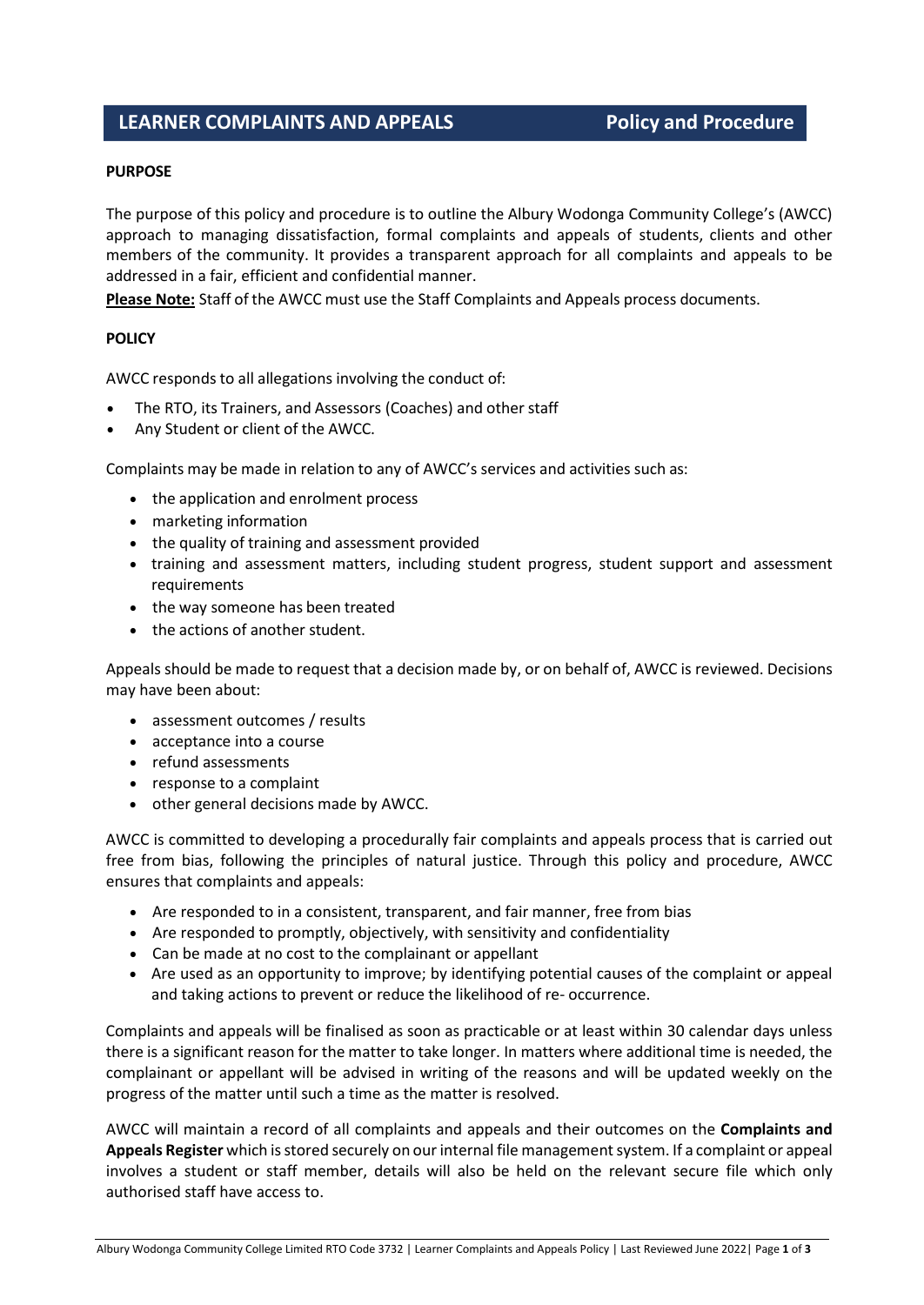Nothing in this policy and procedure limits the rights of an individual to act under Australia's Consumer Protection laws and it does not circumscribe an individual's rights to pursue other legal remedies.

This Policy will be made available on our website at [www.awcc.edu.au](http://www.awcc.edu.au/) and outlined in our Student Handbook.

# **PROCESS**

# **Informal Resolution asthe First Step**

In the first instance, complainants are encouraged to discuss their matter(s) informally with the parties involved.

Where possible, disputes should be managed and resolved between the parties informally. An Informal process would typically be:

- A discussion
- Focus on explaining issues or concerns towards a positive agreement or outcome
- Equal opportunities to explain and respond for understanding to occur between parties involved
- Respectful outcomes agreed and abided by
- Some record made for future reference of the informal process taken to resolve complaint.

Any member ofstaff can be involved in the informal process to resolve issues, but if the student wishes to place a formal complaint, then the following process must be followed:

#### **Making a Complaint or Appeal**

Complaints about a particular incident should be made within 30 calendar days of the incident occurring and appeals must be made within 30 calendar days of the original decision being made.

Complaints and appeals should be made in writing, or another format and sent to:

#### **Human Resources, Albury Wodonga Community College, 63 High Street, Wodonga, Vic 3690**

When making a complaint or appeal, provide as much information as possible to enable us to investigate and determine an appropriate solution. This should include:

- The issue you are complaining about or the decision you are appealing. Describe what happened and how it affected you.
- Any evidence you must support your case
- Details about the steps you have already taken to resolve the issue
- Suggestions about how the matter might be resolved
- Your contact details.

Complaints and appeals will be acknowledged in writing via email or post. Acknowledgement should be received within 7 days of lodgement.

#### **Resolution of Complaints and Appeals**

A member of AWCC staff at an appropriate level, will be involved in resolving complaints and appeals as outlined in our procedures.

Where a complaint or appeal involves another individual, they will be given the opportunity to respond to any allegations made. They will also be advised in writing of any allegations made against them.

In the case of an assessment appeal, an assessor who is independent from original decision will assess the original task again. The outcome of this assessment will be the result granted for the assessment task.